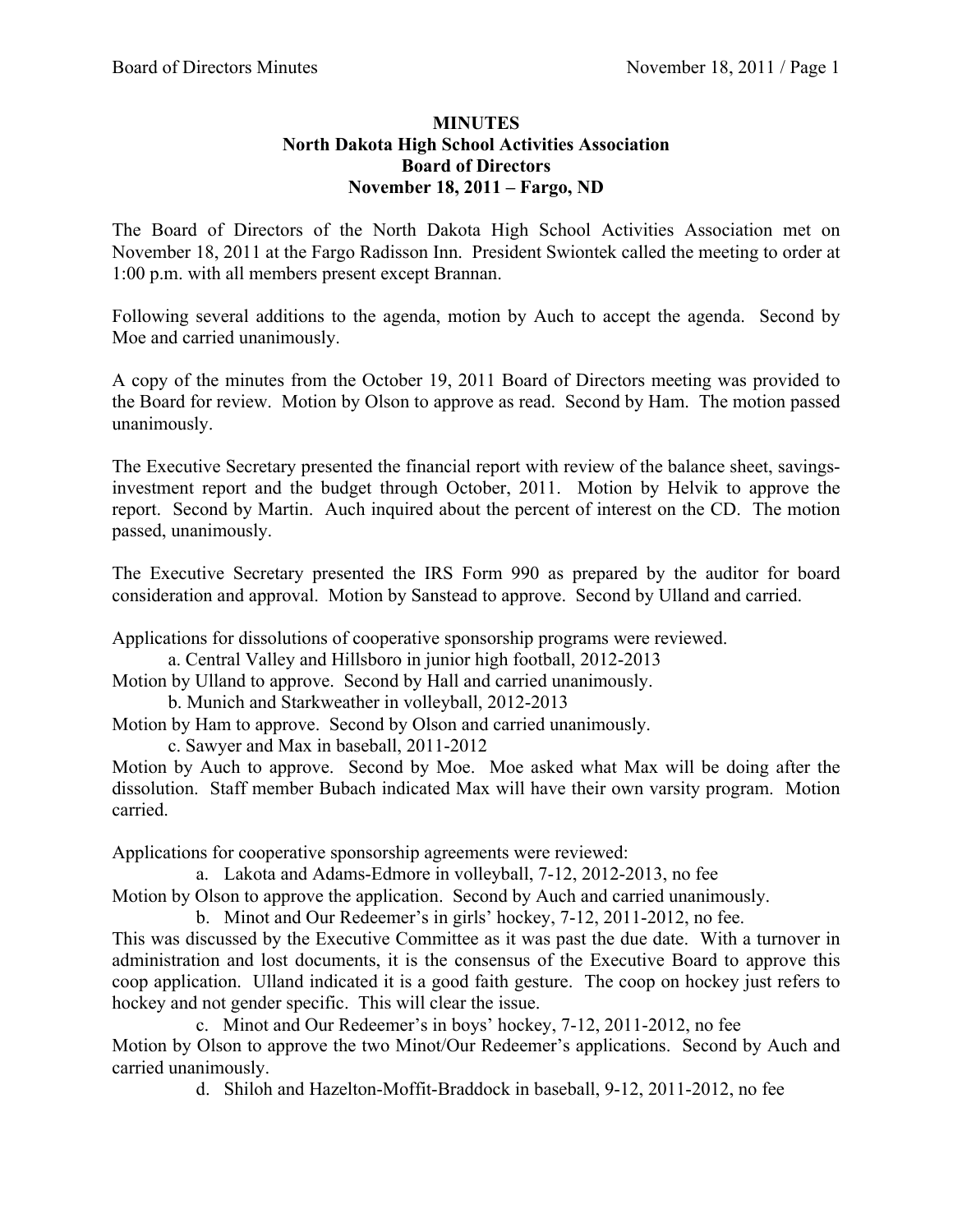Motion by Moe to approve the application. Second by Sanstead and carried unanimously.

e. Langdon and Munich in volleyball, 7-12, 2012-2013, no fee

Motion by Olson to approve the application. Second by Ham and carried unanimously.

f. Dickinson and South Heart in girls' tennis, 9-12, 2011-2012, no fee Motion by Moe to approve. Second by Helvik and carried unanimously.

g. Dickinson and Mott-Regent in girls' tennis, 9-12, 2011-2012, no fee Motion by Helvik to approve. Second by Sanstead and carried unanimously.

The Board reviewed a letter from the Administration of Ray High School requesting a waiver of Article XIV, Section III of the By-Laws to allow a student to wrestle unattached at two outside tournaments during the high school season. Accompanying the letter is documentation indicating the student is  $4<sup>th</sup>$  in national ranking for U.S. Future Olympic Ranking Team Member. Competing in a similar athletic contest as an unattached individual during the high school season is prohibited unless the Board grants an exemption because of U.S. Olympic or International ramifications. Motion by Olson to allow in these activities during the season. Second by Moe. Hall asked and verified this request is similar to the tennis and other sports requests of the past. Motion carried unanimously.

The Board held audience with a delegation from Four Winds to appeal the hardship ruling concerning two students that transferred to avoid travel on roads compromised by the recent weather. Prin. John Lohnes, Coach Dave Davidson, Andrew Morin, Guardian and grandparent of one student and Mr. Smith, the father of the other student were in attendance. The Executive Secretary shared a narrative prepared in response to Four Winds appeal of the two hardships. Discussion continued. Motion by Ulland to uphold the decision of the Executive Secretary and deny the appeal. Second by Helvik. A roll call vote was taken. Ulland – yes, Sanstead – yes, Hall - yes, Helvik – yes, Olson – yes, Ham – yes, Martin – yes, Moe – no, Auch – yes, Swiontek – yes. Motion carried, 9-1.

The Executive Board shared a report of their meeting earlier in the day:

1. As shared earlier in the Board meeting, because of extenuating circumstances, the Minot/Our Redeemer's girls' hockey coop request was allowed to be considered.

2. Informed the Board they will be receiving a report and appeal concerning conduct of an administrator following a football play-off game.

The Board reviewed the minutes from the NDOA Board meeting and the following requests are asked to be considered by the NDHSAA Board:

1. Increase officials' fees 2 ½ percent for all sports beginning in 2012-13 excluding sub-varsity basketball.

- 2. Approve a \$5.00 increase for sub-varsity basketball officiating.
- 3. Waive or reduce registration fees for new officials that are first time registrants.

4. Require all member schools to contract at least one-third of its home contests with 3-person crews for boys and girls basketball.

As per past practice, these recommendations will be tabled to allow member schools an opportunity to review and offer feedback. Motion by Martin to table until the January meeting. Second by Auch and carried.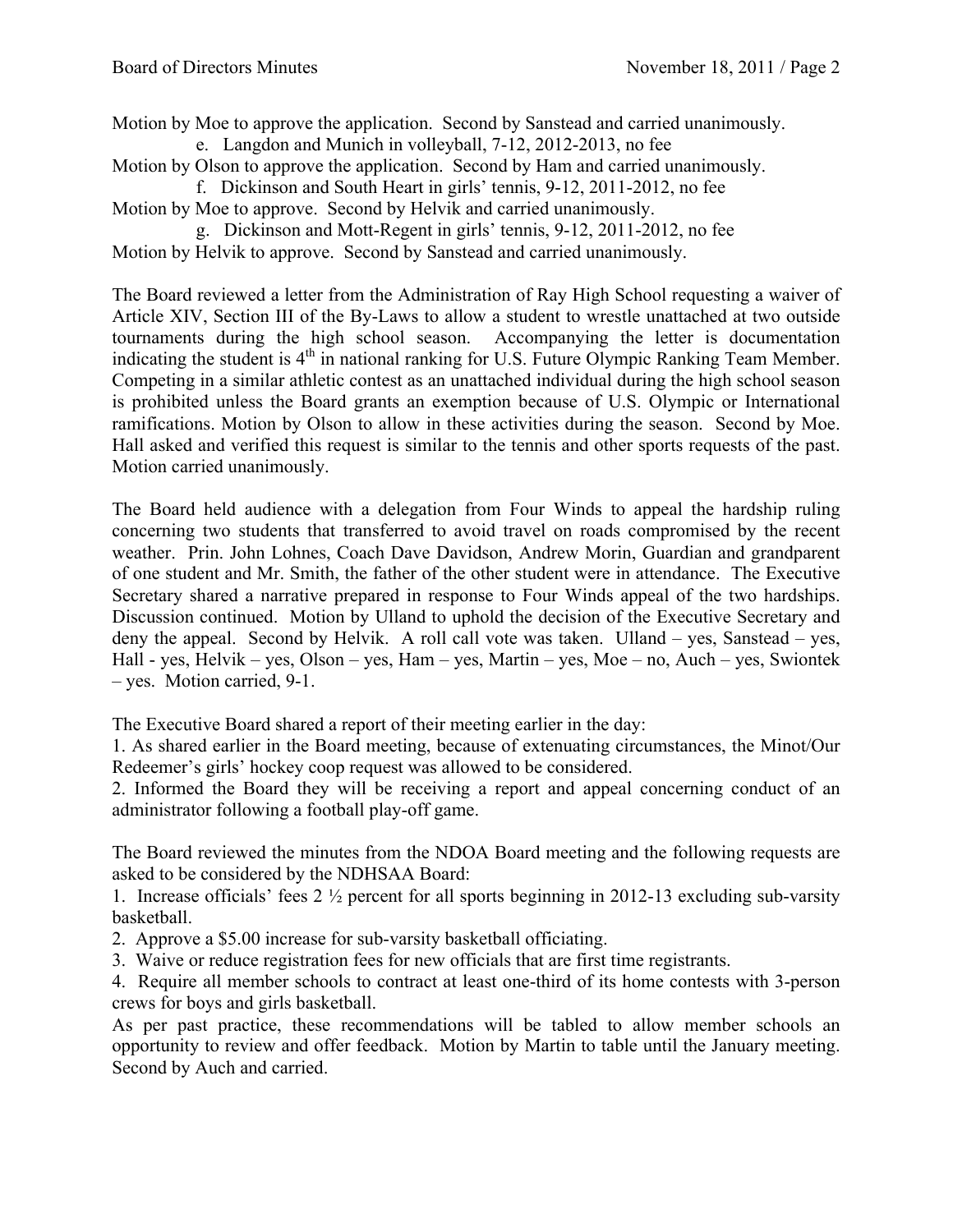The Board read a letter from Randy Cranston, Watford City AD, requesting the Board to reconsider placing Stanley into District 16 and leave Stanley in District 15. Helvik reported on behalf of the Realignment Committee's discussion concerning the request from District 16 requesting Stanley remain in District 15 rather than District 16 which was previously approved by the Board. The Realignment Committee re-evaluated the district placement and recommended Stanley remain in District 16 as placed. This move was to keep the numbers fairly even in district assignments. Motion by Ham to deny the Watford City request and recommend Stanley remain in the assigned District 16. Second by Ham. Roll call was taken. Ulland – yes, Sanstead – yes, Hall - yes, Helvik – yes, Olson – yes, Ham – yes, Martin – yes, Moe – yes, Auch – yes, Swiontek – yes. Motion carried unanimously.

Helvik also reported on the placement of the new Lakota/Adams-Edmore coop in volleyball to the district of the host school which would be District 7 for fall of 2012. Motion by Ulland to approve. Second by Martin. Roll call was taken. Ulland – yes, Sanstead – yes, Hall - yes, Helvik – yes, Olson – yes, Ham – yes, Martin – yes, Moe – yes, Auch – yes, Swiontek – yes. Motion carried unanimously.

Helvik indicated the Realignment Committee recommends the proposed region softball assignments as presented by the Softball Advisory Committee. Motion by Auch to approve the recommendation pending division placement of Minot Bishop Ryan. Second by Moe and carried unanimously.

The Board held an audience with a delegation from Minot Bishop Ryan consisting of John Backus, Brian Kramer and Fred Mueller. Their request is to allow Bishop Ryan to compete in the Class A division for softball. This was felt to be in the best interest in the development of softball programs in the Class B division as Bishop Ryan is an established program with past history of playing in the Class A division. Motion by Ham to allow Minot Bishop Ryan to compete in the Class A Division for fastpitch softball. Second by Auch. Roll call was taken. Ulland – yes, Sanstead – yes, Hall - yes, Helvik – yes, Olson – yes, Ham – yes, Martin – yes, Moe – yes, Auch – yes, Swiontek – yes. Motion carried unanimously.

Supt. Brian Nelson appeared before the Board to appeal a hardship denial of a Lewis and Clark North Shore student. New documentation was presented. Motion by Auch to reverse the decision and allow the hardship. Second by Sanstead. Roll call was taken. Ulland – no, Sanstead – yes, Hall - no, Helvik – no, Olson – no, Ham – no, Martin – no, Moe – no, Auch – yes, Swiontek – no. Motion defeated, 2-8.

The Executive Secretary reported need for clarification in the regulations as to what is considered post-season in various sports and how it relates to regular season limitations. Fetsch shared situations in which there has been confusion in what is considered post-season and whether or not participation in those tournaments counts toward regular season limitations. Wording changes are needed to clarify the intent of the regulations but will not change the intent of the regulation. Also, with the change in softball, there may have to be regulation changes made because of the creation of two divisions. More study will be reported at the next Board meeting.